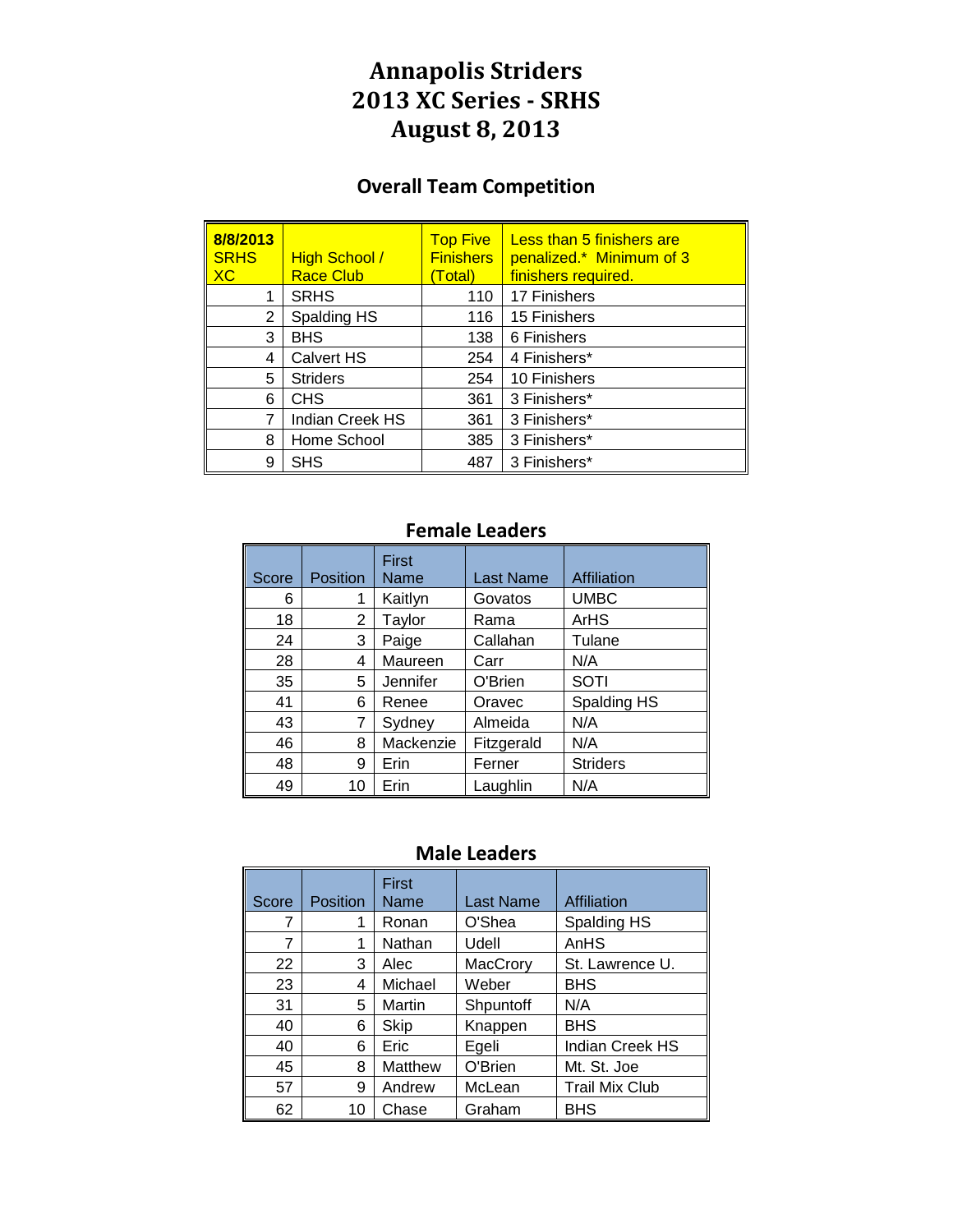## **Overall Competition**

|                | Gender                  |                   |                   | 2013 |                |                       | Race 4      |
|----------------|-------------------------|-------------------|-------------------|------|----------------|-----------------------|-------------|
| Place          | Place                   | <b>First Name</b> | <b>Last Name</b>  | Age  | Gender         | Affiliation           | <b>SRHS</b> |
| 1              | 1                       | Nathan            | Udell             | 18   | M              | AnHS                  | 0:17:38     |
| $\overline{c}$ | $\overline{2}$          | David             | Kersey            | 20   | M              | St. Mary's College    | 0:17:49     |
| 3              | 3                       | Ronan             | O'Shea            | 15   | M              | Spalding HS           | 0:18:08     |
| 4              | $\overline{\mathbf{4}}$ | Andrew            | McLean            | 22   | M              | <b>Trail Mix Club</b> | 0:18:10     |
| 5              | 5                       | Tyler             | Sadka             | 19   | M              | N/A                   | 0:18:11     |
| 6              | 6                       | Chase             | Graham            | 19   | M              | <b>BHS</b>            | 0:18:21     |
| $\overline{7}$ | 7                       | Ben               | Aris              | 12   | M              | <b>Calvert HS</b>     | 0:18:22     |
| 8              | 8                       | Evan              | Wilson            | 17   | M              | Spalding HS           | 0:19:00     |
| 9              | 9                       | James             | Kennedy           | 16   | M              | Home School           | 0:19:11     |
| 10             | 10                      | Michael           | Weber             | 15   | M              | <b>BHS</b>            | 0:19:22     |
| 11             | 11                      | Alec              | MacCrory          | 17   | M              | St. Lawrence U.       | 0:19:31     |
| 12             | 12                      | Ryan              | Bergamin          | 16   | M              | <b>SRHS</b>           | 0:19:48     |
| 13             | 13                      | Eric              | Egeli             | 17   | M              | Indian Creek HS       | 0:19:55     |
| 14             | 14                      | Martin            | Shpuntoff         | 19   | M              | N/A                   | 0:19:58     |
|                |                         |                   |                   |      |                | Hammond HS            |             |
| 15             | 15                      | Noah              | Wood              | 30   | M              | Alumni                | 0:20:02     |
| 16             | 16                      | Chris             | Okieffe           | 44   | M              | <b>Striders</b>       | 0:20:16     |
| 17             | 17                      | <b>Brent</b>      | Mussleman         | 17   | M              | <b>SRHS</b>           | 0:20:17     |
| 18             | 18                      | David             | Escalera          | 15   | M              | <b>SRHS</b>           | 0:20:20     |
| 19             | 19                      | <b>Skip</b>       | Knappen           | 15   | M              | <b>BHS</b>            | 0:20:26     |
| 20             | 1                       | Sydney            | Almeida           | 18   | $\overline{F}$ | N/A                   | 0:20:34     |
| 21             | 20                      | Alexander         | Laye              | 15   | M              | <b>ArHS</b>           | 0:20:37     |
| 22             | $\overline{2}$          | Paige             | Callahan          | 20   | F              | Tulane                | 0:20:39     |
| 23             | 3                       | Kaitlyn           | Govatos           | 19   | F              | <b>UMBC</b>           | 0:20:40     |
| 24             | 21                      | Liam              | Aris              | 12   | M              | N/A                   | 0:20:45     |
| 25             | 22                      | Matthew           | O'Brien           | 15   | M              | Mt. St. Joe           | 0:20:47     |
| 26             | 23                      | Zack              | Hollenczer        | 25   | M              | N/A                   | 0:20:57     |
| 27             | 24                      | Garrett           | Hunt              | 14   | M              | <b>SHS</b>            | 0:21:09     |
| 28             | $\overline{4}$          | Maureen           | Carr              | 32   | F              | N/A                   | 0:21:17     |
| 29             | 25                      | Charles           | Wood              | 14   | M              | <b>CHS</b>            | 0:21:19     |
| 30             | 26                      | <b>Brendan</b>    | Cannon            | 16   | M              | Spalding HS           | 0:21:20     |
| 31             | 27                      | Jack              | Crino             | 16   | M              | <b>SRHS</b>           | 0:21:22     |
| 32             | 28                      | Jonathan          | Snowden           | 16   | M              | <b>SRHS</b>           | 0:21:23     |
| 33             | 5                       | Carly             | <b>Bunting</b>    | 17   | F              | <b>SRHS</b>           | 0:21:35     |
| 34             | 29                      | <b>Nick</b>       | Stroup            | 16   | M              | Indian Creek HS       | 0:21:43     |
| 35             | 30                      | Tyler             |                   | 15   | M              | <b>Calvert HS</b>     | 0:21:51     |
| 36             | 31                      | Tyler             | Jones<br>McMullen | 21   | M              | N/A                   |             |
| 37             | 32                      |                   |                   | 17   |                |                       | 0:21:51     |
|                |                         | Jonathan          | Webb              |      | M              | Spalding HS           | 0:22:04     |
| 38             | 33                      | Sam               | Kniola            | 16   | M              | Spalding HS           | 0:22:10     |
| 39             | 34                      | William           | Glynn             | 17   | M              | Spalding HS           | 0:22:12     |
| 40             | 35                      | Samuel            | Coomes            | 16   | M              | <b>CHS</b>            | 0:22:13     |
| 41             | 6                       | Hannah            | Aris              | 17   | F              | Calvert HS            | 0:22:16     |
| 42             | 36                      | Chase             | Lunsford          | 15   | M              | <b>SRHS</b>           | 0:22:21     |
| 43             | 37                      | Jonathan          | Swann             | 17   | M              | OMHS                  | 0:22:22     |
| 44             | 38                      | Malachi           | White             | 15   | M              | Spalding HS           | 0:22:25     |
| 45             | 39                      | Lucas             | McCullum          | 17   | M              | Calvert HS            | 0:22:35     |
| 46             | 40                      | Hunter            | Graham            | 15   | M              | <b>BHS</b>            | 0:22:37     |
| 47             | 41                      | Jorge             | Laurel            | 45   | M              | <b>Striders</b>       | 0:22:44     |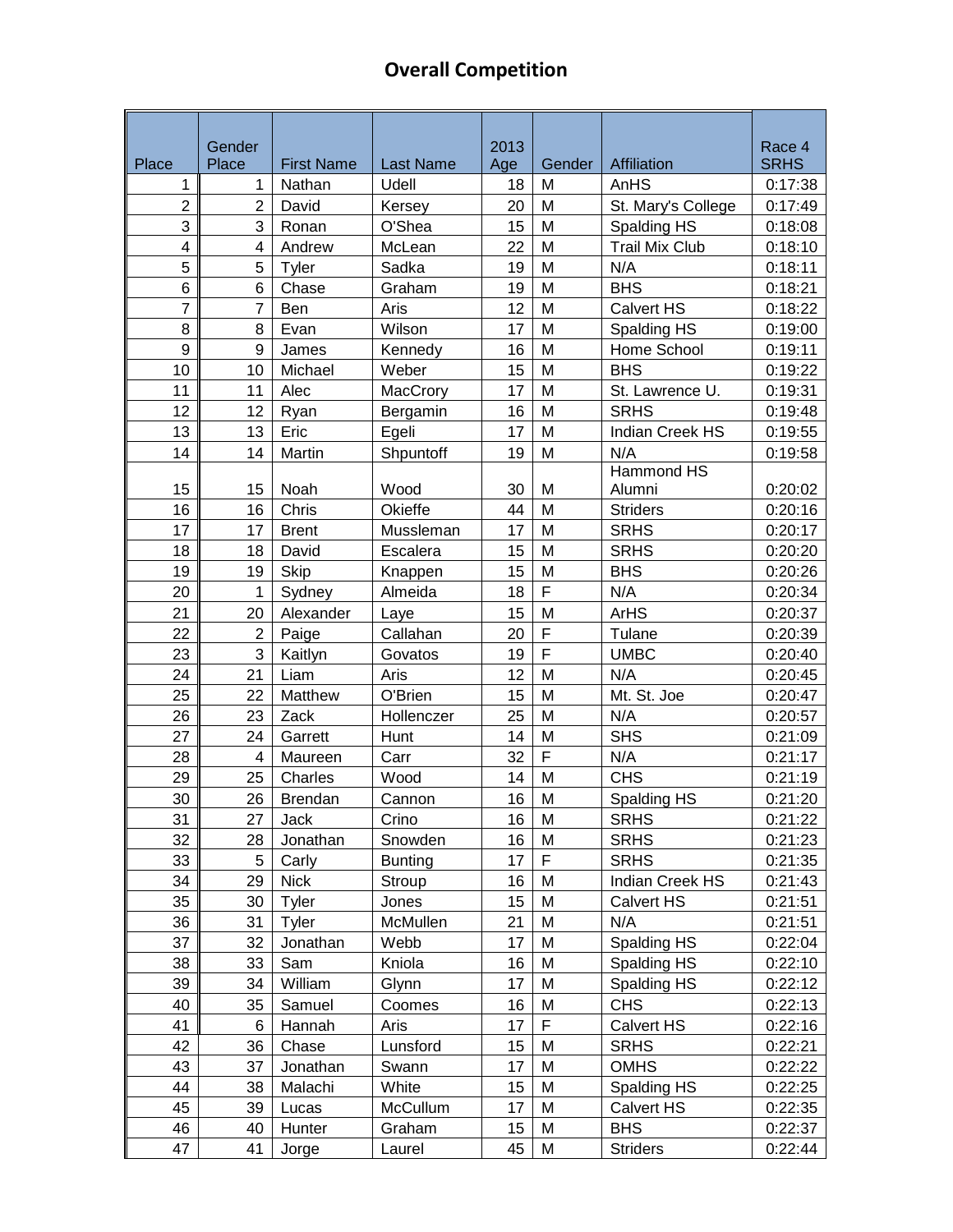| 48  | 42             | Ben          | Meister        | 16 | M           | <b>CHS</b>             | 0:22:45 |
|-----|----------------|--------------|----------------|----|-------------|------------------------|---------|
| 49  | 43             | David        | Webster        | 60 | M           | N/A                    | 0:22:59 |
| 50  | 44             | Connor       | Wilson         | 14 | M           | Spalding HS            | 0:23:00 |
| 51  | 45             | Kollin       | Baer           | 16 | M           | Northern HS            | 0:23:05 |
| 52  | 46             | Jacob        | Craft          | 14 | M           | AnHS                   | 0:23:06 |
| 53  | 47             | Matthew      | Egeli          | 52 | M           | N/A                    | 0:23:10 |
| 54  | 48             | Jacob        | Kennedy        | 14 | M           | Home School            | 0:23:19 |
| 55  | 49             | Curry        | Graham         | 52 | M           | N/A                    | 0:23:30 |
| 56  | 50             | Sean         | Hendron        | 15 | M           | Spalding HS            | 0:23:33 |
| 57  | 51             | William      | Kurdle         | 15 | M           | <b>BHS</b>             | 0:23:39 |
| 58  | 52             | Griffin      | Hynes          | 13 | M           | <b>SMS</b>             | 0:23:40 |
| 59  | $\overline{7}$ | Jennifer     | Hedin          | 15 | F           | Spalding HS            | 0:23:52 |
| 60  | 53             | Timothy      | <b>Brozek</b>  | 36 | M           | <b>Striders</b>        | 0:23:54 |
| 61  | 54             | <b>Blake</b> | Fetrow         | 47 | M           | N/A                    | 0:23:58 |
| 62  | 55             | Timothy      | Kniola         | 47 | M           | N/A                    | 0:23:58 |
| 63  | 56             | Andrew       | Smith          | 52 | M           | <b>Striders</b>        | 0:24:00 |
| 64  | 8              | Taylor       | Rama           | 17 | F           | <b>ArHS</b>            | 0:24:03 |
| 65  | 57             | Robert       | Oravec         | 48 | M           | N/A                    | 0:24:11 |
| 66  | 58             | John         | Galpin         | 17 | M           | Spalding HS            | 0:24:18 |
| 67  | 59             | Lowell       | Hedin          | 54 | M           | N/A                    | 0:24:24 |
| 68  | 60             | Jim          | Powell         | 48 | M           | <b>Striders</b>        | 0:25:20 |
| 69  | 9              | Mackenzie    | Fitzgerald     | 18 | F           | N/A                    | 0:25:27 |
| 70  | 61             | Ethan        | Egeli          | 15 | M           | <b>Indian Creek HS</b> | 0:25:31 |
| 71  | 62             | Tommy        | Williams       | 14 | M           | <b>SRHS</b>            | 0:25:47 |
| 72  | 10             | Kelsey       | Wagner         | 19 | F           | <b>AACC</b>            | 0:25:49 |
|     |                | Xian         |                |    |             |                        |         |
| 73  | 63             | (George)     | Peng           | 16 | M           | Spalding HS            | 0:26:03 |
| 74  | 64             | Richard      | Kersey         | 61 | M           | N/A                    | 0:26:04 |
| 75  | 11             | Renee        | Oravec         | 14 | F           | Spalding HS            | 0:26:10 |
| 76  | 12             | Amy          | Malone         | 44 | F           | <b>Striders</b>        | 0:26:12 |
| 77  | 13             | Erin         | Ferner         | 33 | F           | <b>Striders</b>        | 0:26:22 |
| 78  | 14             | Lanie        | Kennedy        | 11 | F           | Home School            | 0:26:30 |
| 79  | 65             | Chris        | Craft          | 49 | M           | N/A                    | 0:26:51 |
| 80  | 15             | Erin         | Laughlin       | 25 | F           | N/A                    | 0:26:58 |
| 81  | 66             | Robby        | Plews          | 14 | M           | <b>SRHS</b>            | 0:27:07 |
| 82  | 16             | Jennifer     | O'Brien        | 13 | $\mathsf F$ | <b>SOTI</b>            | 0:27:18 |
| 83  | 67             | Ken          | Mrozek         | 49 | M           | N/A                    | 0:27:22 |
| 84  | 68             | Chris        | Maniocha       | 17 | M           | North County HS        | 0:27:26 |
| 85  | 69             | Alex         | Laurel         | 15 | M           | <b>SRHS</b>            | 0:27:29 |
| 86  | 17             | Karen        | Young          | 45 | $\mathsf F$ | N/A                    | 0:27:42 |
| 87  | 70             | Ben          | Switzman       | 13 | M           | <b>SRHS</b>            | 0:28:12 |
| 88  | 18             | Emily        | Jacobsen       | 15 | $\mathsf F$ | <b>SRHS</b>            | 0:28:18 |
| 89  | 19             | Juliana      | Mazza          | 17 | $\mathsf F$ | Spalding HS            | 0:28:27 |
| 90  | 71             | Maija        | McFarland      | 15 | M           | <b>SRHS</b>            | 0:28:36 |
| 91  | 20             | Catherine    | Wood           | 13 | $\mathsf F$ | <b>CBMS</b>            | 0:28:43 |
| 92  | 72             | Jake         | Heisman        | 13 | M           | Magothy River MS       | 0:28:47 |
| 93  | 21             | Chelsea      | Johnson        | 19 | $\mathsf F$ | N/A                    | 0:28:51 |
| 94  | 73             | Mitchell     | Long           | 10 | M           | <b>Elite Track</b>     | 0:28:58 |
| 95  | 74             | Scott        | <b>Bunting</b> | 43 | M           | N/A                    | 0:29:07 |
| 96  | 75             | Bill         | Stahr          | 52 | M           | N/A                    | 0:29:11 |
| 97  | 22             | Audrey       | Blumenfeld     | 15 | $\mathsf F$ | <b>SRHS</b>            | 0:29:30 |
| 98  | 23             | Gabrielle    | Mrozek         | 16 | $\mathsf F$ | Spalding HS            | 0:29:35 |
| 99  | 24             | Jessica      | Stempowski     | 14 | $\mathsf F$ | <b>SRHS</b>            | 0:29:43 |
| 100 | 25             | Jessica      | Keller         | 28 | $\mathsf F$ | N/A                    | 0:30:00 |